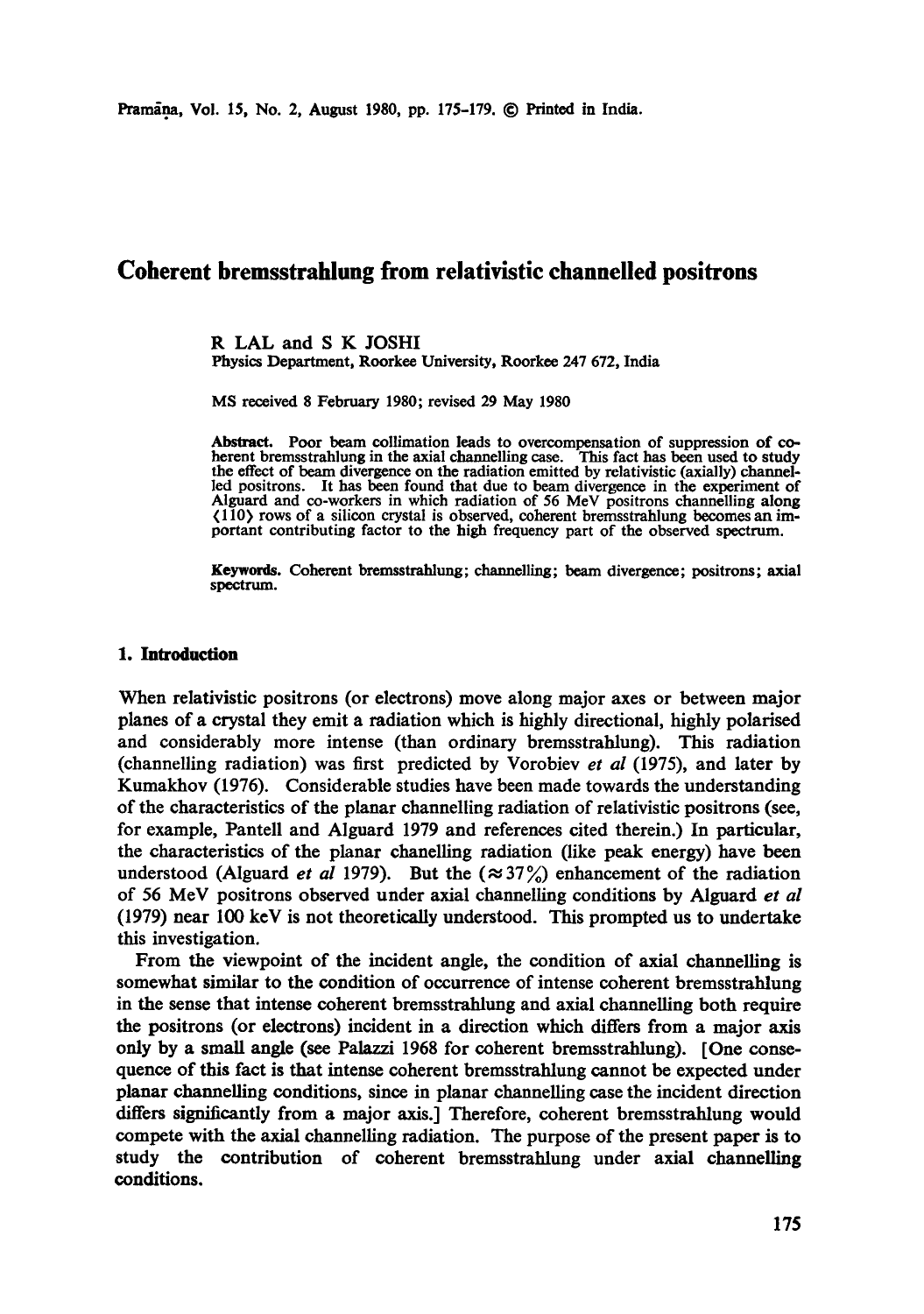## **2. Coherent bremsstrahlung under channelling conditions**

We consider a cubic crystal. Let  $(b_1, b_2, b_3)$  be a triplet of basis vectors (major axes) of the reciprocal lattice. We choose the axis along which the positrons beam is incident as  $b_1$  axis. Suppose that a positron of the beam which makes an angle  $\theta$  with the  $b_1$  axis and which has energy and momentum E and p respectively collides with an atom in the crystal and emits a bremsstrahlung photon of energy (momentum)  $k(\mathbf{k})$ , and then moves with energy E' and momentum p'. Then the momentum transferred to the atomic nucleus is

$$
\mathbf{q} = \mathbf{p} - \mathbf{p}' - \mathbf{k}.\tag{1}
$$

The condition for coherent bremsstrahlung is (Palazzi 1968)

$$
\mathbf{q} = \mathbf{g},\tag{2}
$$

where  $g = h_1 b_1 + h_2 b_2 + h_3 b_3$ , (3)

is a reciprocal lattice vector.

The longitudinal (parallel to  $p$ ) and transverse components of  $q$ ,  $q_i$  and  $q_i$ , are given by

$$
q_e = g_1 + \theta(g_2 \cos a + g_3 \sin a),
$$
  
\n
$$
q_i^2 = g_2^2 + g_3^2.
$$
\n(4)

Here a is the angle between the planes  $(b_1p_2)$  and  $(b_1b_2)$ , and  $g_i = h_i b_i$  (see (3)).

Due to the condition (1), for  $k \ll E$ ,  $E \gg 1$ ,  $q_i$  and  $q_i$  satisfy the following kinematical inequalities (§ 2.2 of Timm 1969):

$$
k/2E^2 < q_l \leqslant 2/E, \quad 0 \leqslant q_t \leqslant 4. \tag{5}
$$

Here we have used normalised units  $(h = m = c = 1, h =$  Planck's constant divided by  $2\pi$ ,  $m =$  positron rest mass,  $c =$  velocity of light).

An exact theory of coherent bremsstrahlung is lacking. However, there is a formula based upon kinematical considerations which enables one to approximately find the energy peaks of the bremsstrahlung spectrum. This formula (for  $k \ll E, E \ge 1$ ) reads (Timm 1969)

$$
k \simeq (2Eq_i - q_i^2)E/(1 + 2Eq_i). \tag{6}
$$

In order to find the value of  $k$  from (6), we consider beam divergence and channelling effect. To incorporate beam divergence we use the Gaussian function

$$
P(\theta) = (2\pi\sigma^2)^{-1/2} \exp(-\theta^2/2\sigma^2), \tag{7}
$$

where  $\sigma$  (half width at half maximum (HWHM)) denotes the beam divergence of the incident positron beam. In general  $\sigma$  would depend upon  $\alpha$ , the angle between the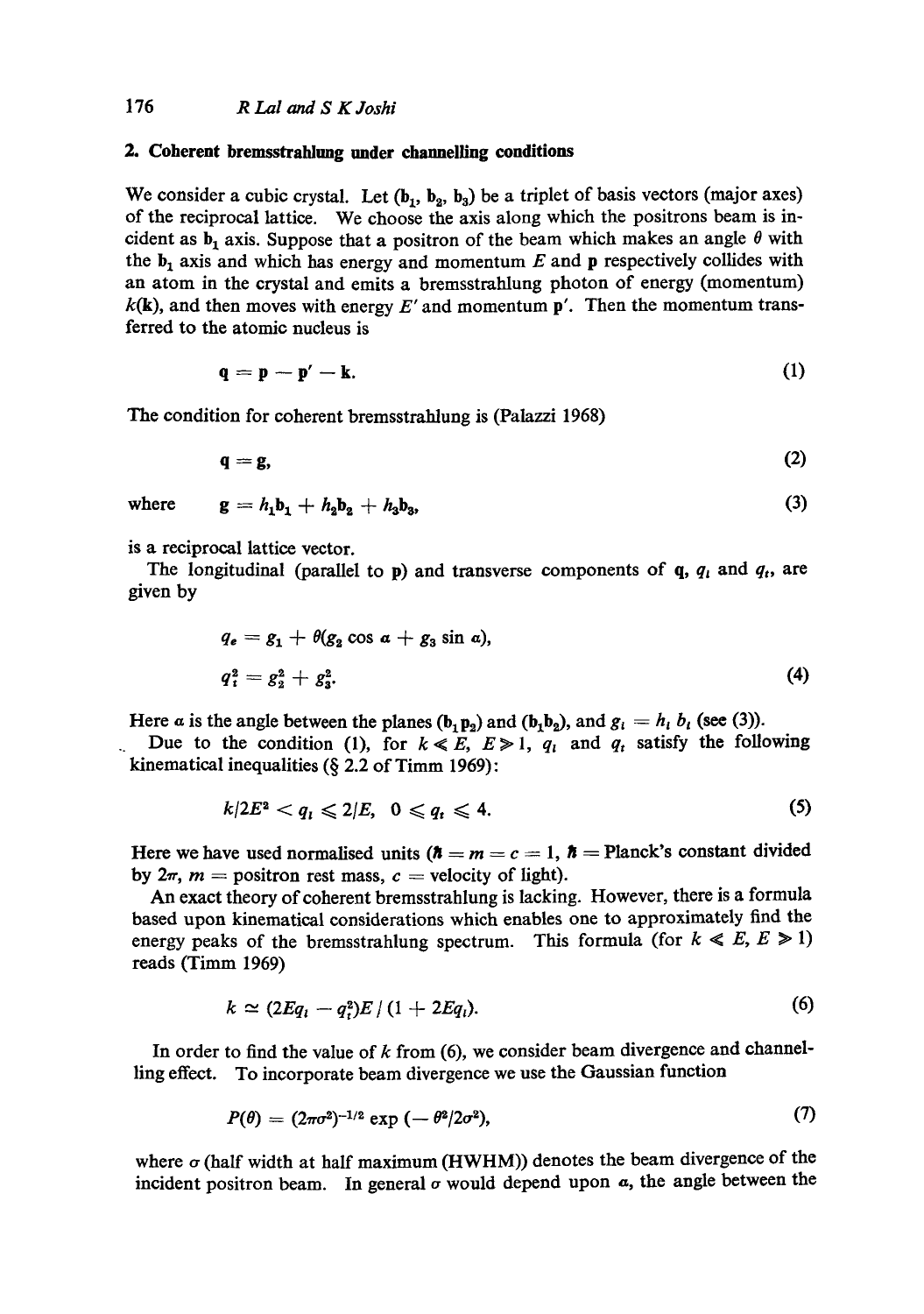planes ( $b_1$   $b_2$ ) and ( $b_1$  p). And, therefore, the portion of the beam occupied by positrons moving  $\theta$  to  $\theta + d\theta$  radians off the b<sub>1</sub>-axis and  $\alpha$  to  $\alpha + d\alpha$  radiations off the plane ( $b_1$   $b_2$ ) would be  $P(\theta)$   $d\theta$   $da/2\pi$ .

Let  $\psi_c$  (HWHM) denote the critical angle for axial channelling of positrons moving along the major axis  $b_1$  of the crystal. Since all the positrons for which  $\theta \leq \psi_c$  will not channel, the channelling fraction of the beam would be less than

$$
P_{\text{chan}} = \frac{1}{2\pi} \int_{-\pi}^{\pi} \int_{-\phi_c}^{\phi_c} P(\theta) \, d\theta \, d\alpha. \tag{8}
$$

If  $\sigma$  is independent of  $\alpha$ ,  $P_{\text{chan}}$  would involve error function.

Due to the channelling effect, bremsstrahlung from the channelling portion of the beam which is somewhat less than  $P_{\text{chan}}$  will be suppressed (Walker *et al* 1970, 1975; Grishaev *et al* 1977). However, if the beam divergence is such that the portion  $P_{\text{brem}} = 1-P_{\text{chan}}$  of the beam is comparable to  $P_{\text{chan}}$ , suppression of the bremsstrahlung will be to some extent overcompensated, thereby making coherent bremsstrahiung, to compete with axial channelling radiation. Since for  $\theta \leq \psi_c$ , most of the positrons are channelled, from the viewpoint of the intensity of the coherent bremsstrahlung  $\theta$  values larger than  $\psi_c$  will only be important.

For  $\theta > \psi_c$ , contribution of one reciprocal lattice vector to (6) would lead to a distribution of k values; k increasing with  $\theta$ . But, for a fixed lattice vector in the distribution of k values the minimum k value (pertaining to  $\theta = \psi_c$ ) would correspond to the highest intensity (Timm 1969). The distribution function (7) would also cause reduction in the intensity of higher  $k (\theta > \psi_c)$  values. Therefore, for a fixed reciprocal lattice vector formula (6) will provide only one peak, namely that which corresponds to  $\theta = \psi_c$ , the effect of higher  $\theta$  values being to broaden the bremsstrahlung line.

The foregoing consideration was based upon one reciprocal lattice vector only. But many reciprocal lattice vectors contribute to the intensity (see expression 36 of Palazzi 1968) of the bremsstrahlung. However, from a practical viewpoint (see Walker *et al* 1975) only that peak is important for which  $g<sup>2</sup>$  is minimum. This is because the expression of intensity contains factors like

$$
\exp\left(-A g^2\right) g^2 F\left(g^2\right),\tag{9}
$$

(see, for example, equation (106) of Timm 1969). In equation (9),  $\Lambda$  is the meansquare thermal temperature displacement of the atoms, and  $F(g^2)$  is the atomic form factor corresponding to the momentum transfer g. The structure of the form factor  $F(g^2)$  is such that (Timm 1969)  $g^2 F(g^2)$  decreases with increasing  $g^2$ . Consequently (9) is a rapidly decreasing function of  $g<sup>2</sup>$ . So only the reciprocal lattice vector of minimum length contributes to the intensity significantly. In view of (4) this means

$$
g_1 = 0, g_2^2 + g_3^2 = \text{minimum.} \tag{10}
$$

Notice that those values of  $g_2$ ,  $g_3$  are taken in (10) for which the structure factor is nonvanishing (see after  $(11)$ ).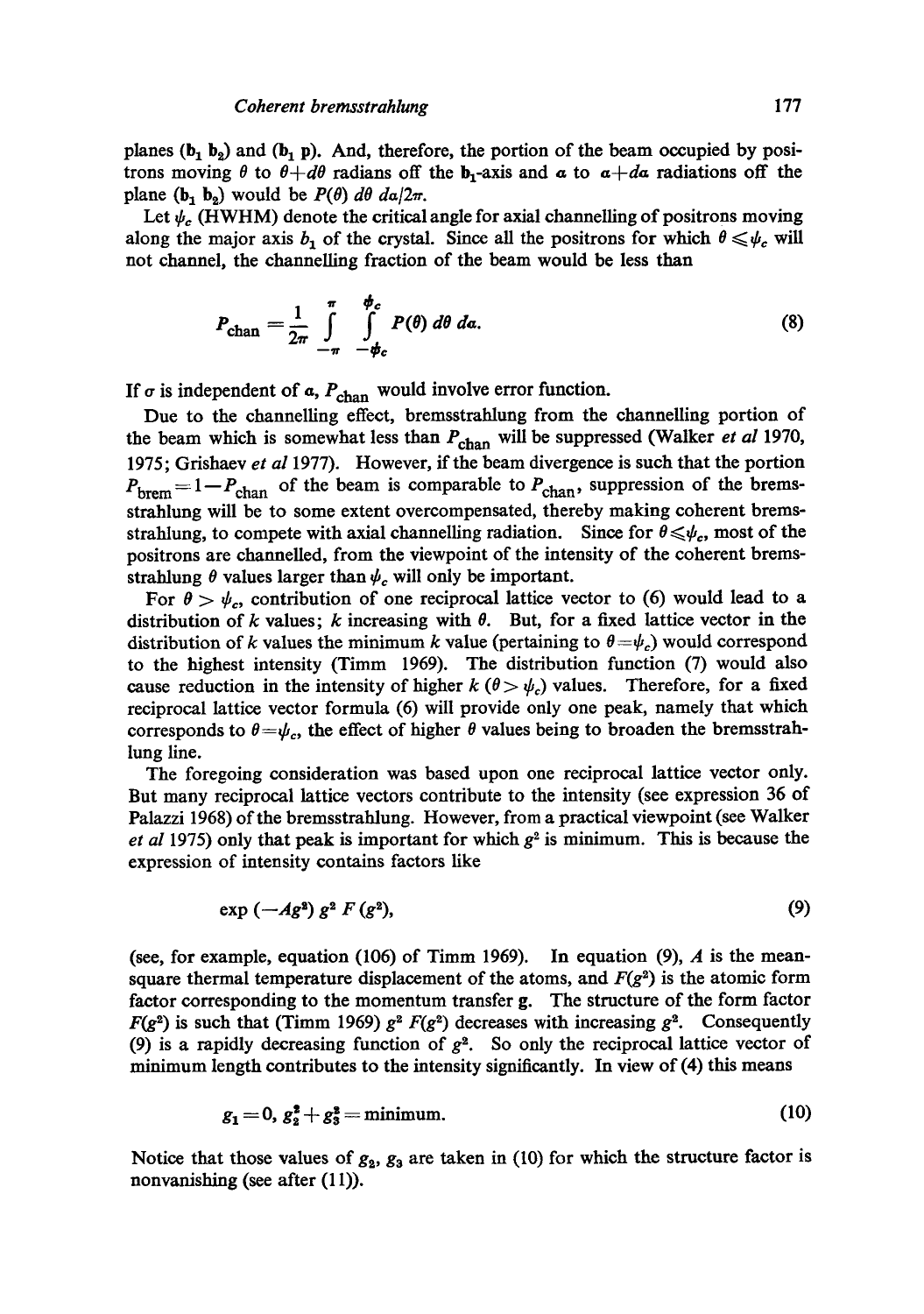Let us consider an example, namely the  $\langle 110 \rangle$  axis of a silicon crystal. In this case the above discussion leads to the following value of  $k$  (cf. (6)).

$$
k \simeq 2E^2 \psi_c b_2 \left(\cos a + \sqrt{2} \sin a\right),\tag{11}
$$

with  $b_2=4.4\times10^{-3}$ . Here we have used  $h_1=0$ ,  $h_2=h_3=1$ , since these values of  $h_1$ ,  $h_2$ ,  $h_3$  correspond to minimum length of g (g<sup>2</sup>=2) for the non-vanishing structure factor. The next higher value of  $g^2$  for which the structure factor is non-vanishing is  $g^2=10$  (h<sub>1</sub>=0, h<sub>2</sub>=1, h<sub>3</sub>=3) whose contribution to the intensity of coherent bremsstrahlung, according to the argument preceding equation (10), would be significantly lower than that for  $g^2 = 2$ . Therefore the photon energy peak of the coherent bremsstrahlung in the case of  $\langle 110 \rangle$  axial channelling of relativistic positrons in a silicon crystal would occur at the  $k$  value given by (11).

#### **3. Axial spectrum**

We now consider the axial spectrum of Alguard *et al* (1979) measured in the ease of channelling of 56-MeV positrons in the  $\langle 110 \rangle$  channels of silicon crystal. We have to first estimate the value of  $\psi_c$  and for this purpose we use the fact that a proton and a positron whose energies are such that the quantity

$$
(\epsilon+2M)\epsilon/(2\epsilon+2M),\qquad \qquad (12)
$$

is the same for both ( $\epsilon$ =energy, M=mass,  $\hbar = m = c = 1$ ) have nearly the same critical angle for axial channelling (ef. figure 99 of Gemmell 1974). Our problem of finding the value of  $\psi_c$  for positrons reduces to finding the value of  $\psi_c$  for protons. We use figure (6) of Varelas and Sizmann (1972). We standardize that figure by experimental values of  $\psi_c$  for protons of energies 2.0 MeV and 3.0 MeV. [The experimental values of  $\psi_c$  are given in table IV of Varelas and Sizmann 1972.] After an extrapolation of the results of figure (6) of Varelas and Sizmann (1972) we find that for channelling of 28-6 MeV protons (equivalent to value 56 MeV positrons by equation (12)) along the  $\langle 110 \rangle$  rows of a silicon crystal, the value of  $\psi_c$  is 1.7 mrad (HWHM). Corresponding to this value of  $\psi_c$ , we find that in the experiment of Alguard *et al* (1979) a fraction of the beam (between the limits  $25.7\%$  and  $70.6\%$ ) will fall outside the channelling area, thereby causing significant coherent bremsstrahlung. [The above Limiting values of beam portion which will not channel are obtained by taking in equation (8)  $\sigma$ =1.5 mrad (HWHM) and  $\sigma$ =4.5 mrad (HWHM) as taken by Alguard *et al* (1979), and using the fact that for  $\sigma$  independent of  $\alpha$ , equation (8) is an error function. The exact value of  $P_{\text{chan}}$  requires evaluation of the integral

$$
\frac{1}{2\pi}\int_{-\pi}^{\pi}\text{erf}\left(\frac{\psi_c}{2\sigma\left(a\right)}\right)da.
$$

However, the limiting values suffice to lead us to the conclusion that a considerable part of the beam is available to coherent bremsstrahlung.]